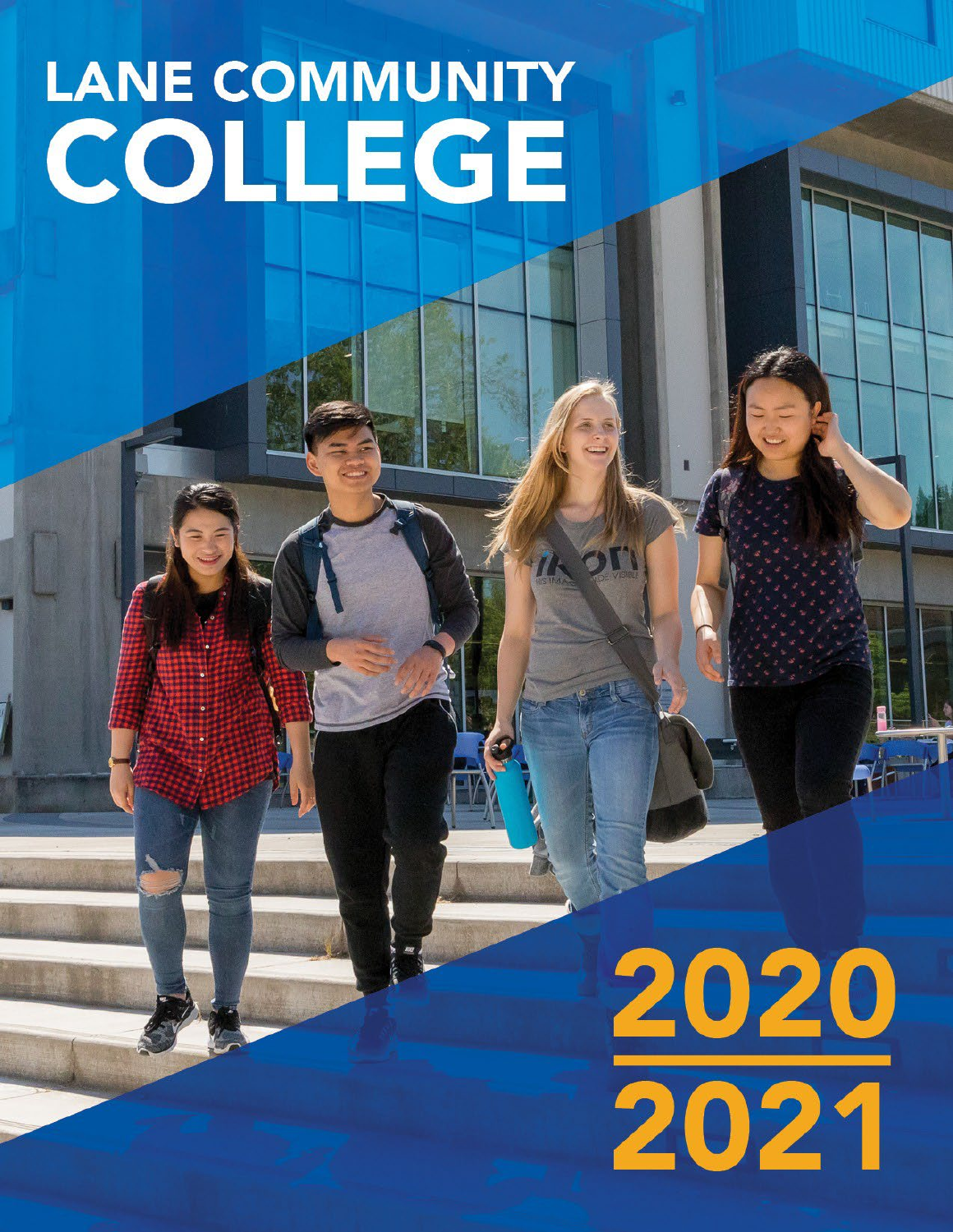## 2020-2021 Addendum Lane Community College Catalog

### **About the Addendum**

The catalog addendum reflects modifications to course or program information that was updated after the catalog was published.

#### **Courses**

This section includes any modifications to course information that occurred after initial catalog publication date.

- **Updated 5/9/22** Completing more than one programming language (CS 161C / CS 162C or CS 161N / CS 162N or CS 161P / CS 162P) will not count as repeat courses at LCC. This supersedes previous information regarding CS 161/162 courses.
	- Note: Students who complete more than one CS 161 or CS 162 programming language course should be aware that transfer institutions may count multiple 161 or 162 courses as repeats, and may not accept them in transfer. Students wishing to complete multiple programming courses should first take a CS 161/162 series and then enroll in CS 133/233 course series for any subsequent programming languages
- HP 150 Human Body [Systems 1 3 Credit\(s\): S](https://lanecc.acalogadmin.com/preview/content.php?catoid=9&navoid=712&preview&tt5416)tudents may take HP [100](https://lanecc.acalogadmin.com/preview/content.php?catoid=9&navoid=712&preview&tt8346) as a prerequisite to HP 150 or concurrently (corequisite) with HP 150 (effective for the 2020-21 academic year)
- HP 152 Human Body [Systems 2 3 Credit\(s\) h](https://lanecc.acalogadmin.com/preview/content.php?catoid=9&navoid=712&preview&tt5902)as a prerequisite of HP [150](https://lanecc.acalogadmin.com/preview/content.php?catoid=9&navoid=712&preview&tt4747) (effective for the 2020-21 academic year)
- MA 119 Introduction to Medical Coding and [Scribing 3 Credit\(s\): S](https://lanecc.acalogadmin.com/preview/content.php?catoid=9&navoid=712&preview&tt4261)tudents may take HP [150](https://lanecc.acalogadmin.com/preview/content.php?catoid=9&navoid=712&preview&tt203) and [BI](https://lanecc.acalogadmin.com/preview/content.php?catoid=9&navoid=712&preview&tt8104) [233](https://lanecc.acalogadmin.com/preview/content.php?catoid=9&navoid=712&preview&tt8104) as prerequisites to MA 119 or concurrently (corequisite) with MA 119 (effective for the 2020-21 academic year)
- [SLD 101 Native](https://lanecc.acalogadmin.com/preview/content.php?catoid=9&navoid=712&preview&tt752) Circles: It's Your Life 3 Credit(s) was inadvertently left out of the catalog (effective for the 2020-21 academic year)
- SLD 103 Post-Racial America: [Challenges & Opportunities 4 Credit\(s\) w](https://lanecc.acalogadmin.com/preview/content.php?catoid=9&navoid=712&preview&tt4552)as inadvertently left out of the catalog. This course is effective for the 2020-21 academic year
- WR 087 English Grammar [and Paragraph Writing 3 Credit\(s\): p](https://lanecc.acalogadmin.com/preview/content.php?catoid=9&navoid=712&preview&tt3920)rerequisites and/or placement measures have been removed. [EL 116](https://lanecc.acalogadmin.com/preview/content.php?catoid=9&navoid=712&preview&tt4292) corequisite still required
- WR 097 Introduction to Essay [Writing 3 Credit\(s\): p](https://lanecc.acalogadmin.com/preview/content.php?catoid=9&navoid=712&preview&tt4938)rerequisites and/or placement measures have been removed. [EL 117](https://lanecc.acalogadmin.com/preview/content.php?catoid=9&navoid=712&preview&tt650) corequisite still required
- MTH 010 Whole Numbers, Fractions, [Decimals 3 Credit\(s\): p](https://lanecc.acalogadmin.com/preview/content.php?catoid=9&navoid=712&preview&tt1452)rerequisites and/or placement measures have been removed
- ENG 104 H Introduction to Literature: [Fiction-Honors 4 Credit\(s\): h](https://lanecc.acalogadmin.com/preview/content.php?catoid=9&navoid=712&preview&tt8534)as been added to the approved [Arts and](https://lanecc.acalogadmin.com/preview/preview_program.php?catoid=9&poid=790) [Letters li](https://lanecc.acalogadmin.com/preview/preview_program.php?catoid=9&poid=790)st
- TA 243 Acting for the [Camera 4 Credit\(s\): p](https://lanecc.acalogadmin.com/preview/content.php?catoid=9&navoid=712&preview&tt4040)rerequisite has been corrected to TA [141](https://lanecc.acalogadmin.com/preview/content.php?catoid=9&navoid=712&preview&tt6892)
- WR 093 College Writing for ELL [Students 3 Credit\(s\): p](https://lanecc.acalogadmin.com/preview/content.php?catoid=9&navoid=712&preview&tt1362)rerequisites and/or placement measures have been removed. **EL 113** corequisite still required
- WATR [215 Integrated](https://lanecc.acalogadmin.com/preview/content.php?catoid=9&navoid=712&preview&tt8411) Water Management 4 Credit(s): prerequisites adjusted; prerequisite is now only [WATR](https://lanecc.acalogadmin.com/preview/content.php?catoid=9&navoid=712&preview&tt5340) [101](https://lanecc.acalogadmin.com/preview/content.php?catoid=9&navoid=712&preview&tt5340)

• Starting Winter 2021, the General Chemistry and Organic Chemistry series have separate lab courses. It is highly recommended students take lecture and lab courses together. To complete an AAOT Lab Science requirement, both lecture and lab courses must be completed. The updated courses pair as follows: CH 221 - General [Chemistry 1 4 Credit\(s\)](https://lanecc.acalogadmin.com/preview/content.php?catoid=9&navoid=712&preview&tt4208) + CH 227 - General Chemistry [Laboratory 1 2 Credit\(s\)](https://lanecc.acalogadmin.com/preview/content.php?catoid=9&navoid=712&preview&tt3248) CH 222 - General [Chemistry 2 4 Credit\(s\)](https://lanecc.acalogadmin.com/preview/content.php?catoid=9&navoid=712&preview&tt3031) + CH 228 - General Chemistry [Laboratory 2 2 Credit\(s\)](https://lanecc.acalogadmin.com/preview/content.php?catoid=9&navoid=712&preview&tt3363)

- CH 223 General [Chemistry 3 4 Credit\(s\)](https://lanecc.acalogadmin.com/preview/content.php?catoid=9&navoid=712&preview&tt1725) + CH 229 General Chemistry [Laboratory 3 2 Credit\(s\)](https://lanecc.acalogadmin.com/preview/content.php?catoid=9&navoid=712&preview&tt1521)
- CH 241 Organic [Chemistry 1 4 Credit\(s\)](https://lanecc.acalogadmin.com/preview/content.php?catoid=9&navoid=712&preview&tt1784) + CH [247 Organic Chemistry](https://lanecc.acalogadmin.com/preview/content.php?catoid=9&navoid=712&preview&tt976) Laboratory 1 2 Credit(s)
- CH 242 Organic [Chemistry 2 4 Credit\(s\)](https://lanecc.acalogadmin.com/preview/content.php?catoid=9&navoid=712&preview&tt5904) + CH [248 Organic Chemistry](https://lanecc.acalogadmin.com/preview/content.php?catoid=9&navoid=712&preview&tt2400) Laboratory 2 2 Credit(s)
- CH 243 Organic [Chemistry 3 4 Credit\(s\)](https://lanecc.acalogadmin.com/preview/content.php?catoid=9&navoid=712&preview&tt3547) + CH [249 Organic Chemistry](https://lanecc.acalogadmin.com/preview/content.php?catoid=9&navoid=712&preview&tt7819) Laboratory 3 2 Credit(s)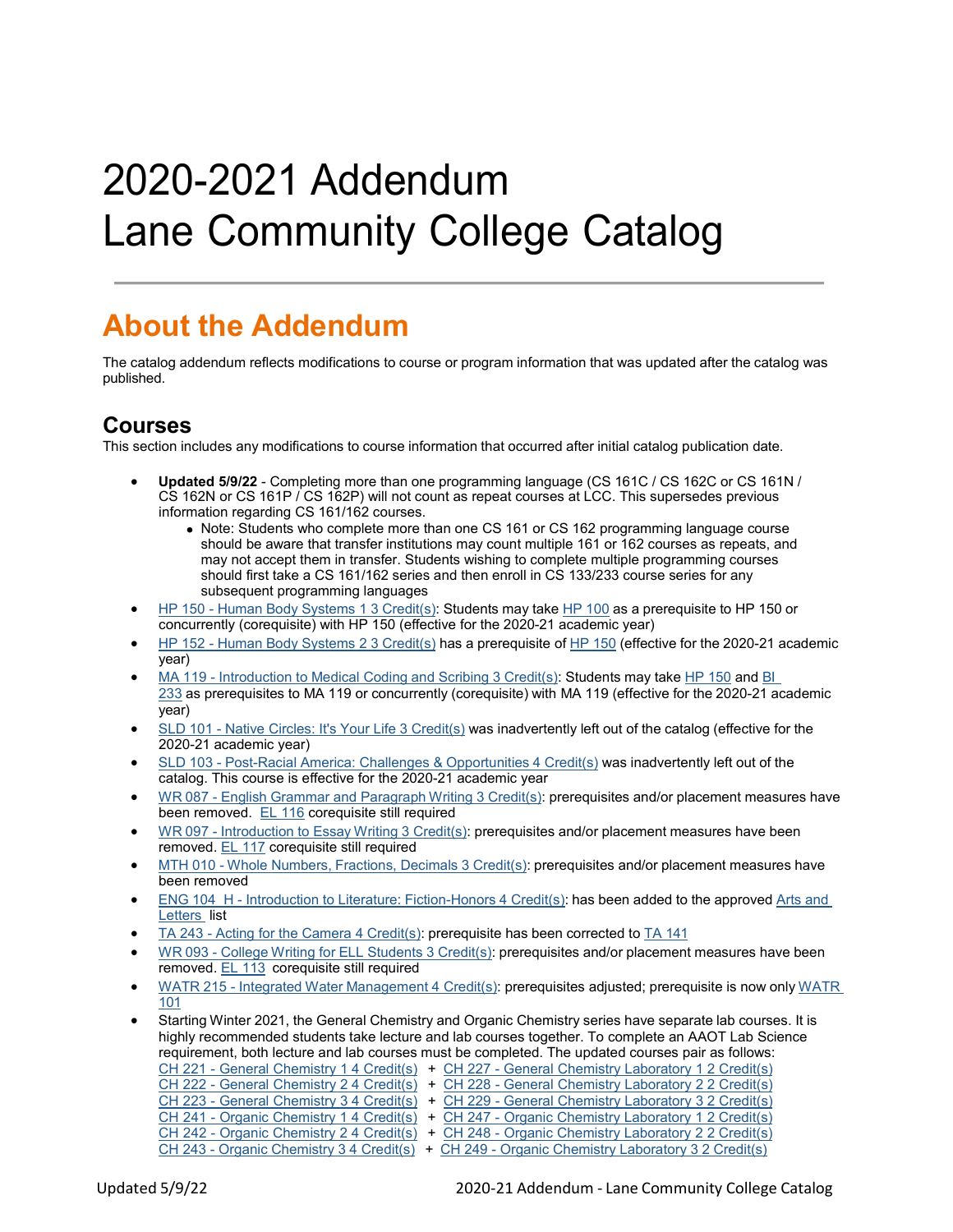- **Associate of Science, AS chemistry clarification** General and Organic Chemistry series have separate lab courses (2 credits). Completing either the lecture course (4 credits) or the lecture course and its accompanying lab (6 credits total) will count toward the AS degree Science requirement.
- EMS 103, 212, 222, 232, 242, 252, 253, 262, 280P1, 280P2: prerequisites were inadvertently left out of the catalog (effective for the 2020-21 academic year)
- [EMS](https://lanecc.acalogadmin.com/preview/content.php?catoid=9&navoid=712&preview&tt1443) 211 previously listed corequisites have been removed.
- ES 224 Black Male Studies: Lies, Literature, and [Legacy 4 Credit\(s\): w](https://lanecc.acalogadmin.com/preview/content.php?catoid=9&navoid=712&preview&tt1398)ill be offered effective Spring 2021
- [HIM](https://lanecc.acalogadmin.com/preview/content.php?catoid=9&navoid=712&preview&tt6548) 160 previously listed prerequisites have been removed.
- [HIM](https://lanecc.acalogadmin.com/preview/content.php?catoid=9&navoid=712&preview&tt19) 260 prerequisites have been updated to just HIM 270 and HIM 273
- [PSY 212](https://lanecc.acalogadmin.com/preview/content.php?catoid=9&navoid=712&preview&tt7124) was inadvertently left off of the AAOT science non-lab list. It has since been corrected and removed from the AAOT social science list.

#### **Programs**

This section includes any modifications to program information that occurred after the initial catalog publication date. Program information revisions will be effective as of the date listed.

#### **Computer and Information Technology AAS programs**

• CIS 100 - Computing Careers [Exploration 1 Credit\(s\)](https://lanecc.acalogadmin.com/preview/content.php?catoid=9&navoid=712&preview&tt8654) may be taken for a grade of C- or better, or Pass, as a core course in the following programs[: Computer Simulation and Game Development: Art Option,](https://lanecc.acalogadmin.com/preview/preview_program.php?catoid=9&poid=897) [AAS; C](https://lanecc.acalogadmin.com/preview/preview_program.php?catoid=9&poid=897)omputer Network [Operations, AAS; C](https://lanecc.acalogadmin.com/preview/preview_program.php?catoid=9&poid=871)omputer [Programming, AAS;](https://lanecc.acalogadmin.com/preview/preview_program.php?catoid=9&poid=880) [Cybersecurity,](https://lanecc.acalogadmin.com/preview/preview_program.php?catoid=9&poid=801) AAS (effective for the 2020-21 academic year)

#### **COMM 260 added to Human Relations list**

• [COMM 260 - Introduction to Conflict Management 4 Credit\(s\)](https://lanecc.acalogadmin.com/preview/preview_course_nopop.php?catoid=9&coid=15910) has been added as an option in the Human Relations course list. This list is used for Career-Technical degrees and certificates that are 45 credits or more. COMM 260 has been added to all relevant programs, with the exception of the Medical Assistant 1-Yr Certificate and programs that have a designated Human Relations course

#### **BA 280 added to Business Specific Requirements list**

• [BA 280 - Co-op Ed: Business Management 3-12 Credit\(s\)](https://lanecc.acalogadmin.com/preview/content.php?catoid=9&navoid=712&preview&tt2331) has been added to the Business Specific Requirements list in Associate of Science Oregon Transfer: [Business, ASOT-BUS. M](https://lanecc.acalogadmin.com/preview/preview_program.php?catoid=9&poid=798)ust be taken for 4 credits to reach the 20 minimum credits required in this section of the degree

#### **MFG 101 cannot be used as a substitute for geometry**

MFG 101 - Safety and Basic Shop [Practice 3 Credit\(s\)](https://lanecc.acalogadmin.com/preview/content.php?catoid=9&navoid=712&preview&tt7905) is not an accepted substitute for the geometry requirement in [Wire Drive Welder, CPC](https://lanecc.acalogadmin.com/preview/preview_program.php?catoid=9&poid=849) and the [Shielded Metal Arc Welder, CPC](https://lanecc.acalogadmin.com/preview/preview_program.php?catoid=9&poid=850)

#### **ET 130 added to Program Electives**

• ET 130 - Electrical [Theory 2 1-4 Credit\(s\) h](https://lanecc.acalogadmin.com/preview/content.php?catoid=9&navoid=712&preview&tt4150)as been added to the Program Electives list in [Construction](https://lanecc.acalogadmin.com/preview/preview_program.php?catoid=9&poid=898) [Technology, AAS](https://lanecc.acalogadmin.com/preview/preview_program.php?catoid=9&poid=898)

#### **Paramedicine, AAS**

• All program courses must be completed with a grade of C- or higher; P/NP not accepted.

#### **Commercial Cooking, 1-yr Certificate** - Suspended

• This program is suspended as of 1/1/21 and no new students will be admitted after Fall Term 2020. Please contact the academic advisors for this program for information about this suspension and teachout: [culinaryhospprograms@lanecc.edu](mailto:culinaryhospprograms@lanecc.edu)

#### **Computer Simulation and Game Development Art Option**, **AAS** - Suspended

• This program will be suspended as of 3/26/21. No new students will be admitted after Winter Term. Please contact the academic advisors for this program for information about this suspension and teachout: [CITPrograms@lanecc.edu](mailto:CITPrograms@lanecc.edu)

#### **Practical Nursing, 1-yr Certificate**

• Program Core courses must be completed with a letter grade of C or better. P/NP is not accepted (except for [PN 101B,](https://catalog.lanecc.edu/preview_program.php?catoid=9&poid=810&returnto=575&tt8317) [PN 102B, &](https://catalog.lanecc.edu/preview_program.php?catoid=9&poid=810&returnto=575&tt6011) [PN 103B\)](https://catalog.lanecc.edu/preview_program.php?catoid=9&poid=810&returnto=575&tt7076). The 3 laboratory exceptions were previously left out

#### **Flight Technology AAS** - to be suspended

• This program will be suspended starting 3/19/21. Please contact program staff or academic advisors for information about this suspension and teach out.